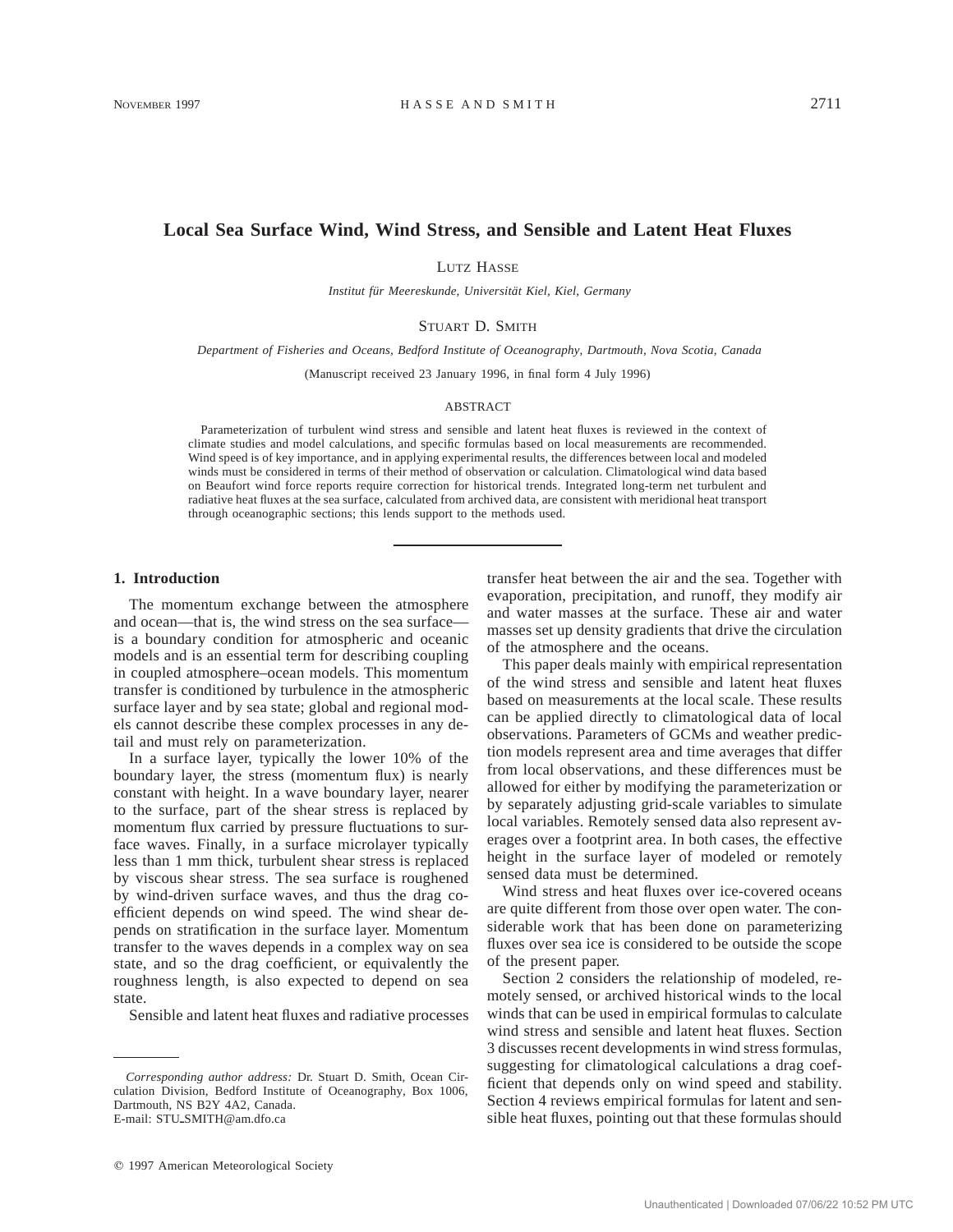be applied to individual samples and not to monthly mean parameters.

The best experimental evidence for the parameterization of wind stress, sensible and latent heat flux, and short- and longwave radiation comes from independent sources and is not necessarily consistent. Section 5 gives an example of a test of consistency for surface fluxes calculated from climatological data, showing that the four parameterized terms in the surface heat budget are compatible with an oceanographic constraint.

There remains a need to measure surface fluxes to test parameterization schemes and to develop algorithms for remote sensing. Because direct eddy correlation measurements of surface fluxes require specialized platforms, they are limited in quantity and mainly restricted to coastal locations. The less direct inertial-dissipation method can be used to estimate surface fluxes from shipboard measurements, but in section 6 it is pointed out that there are some problems in the application of this method that need to be resolved by further research.

# **2. Wind**

Fields of wind stress and sensible and latent heat fluxes at an ocean basin scale are determined from wind, temperature, and humidity fields by means of paramaterizations. Any bias that besets the wind field will also affect the derived flux fields. Before we discuss fluxes, it seems appropriate to point to some difficulties that have often affected the use of wind data.

### *a. What is ''surface wind''?*

Both modelers and experimentalists long ago realized the important implications of particular choices in spatial and temporal averaging. In observations, the surface wind is a local variable, taken at a specified height of 10 to 25 m and averaged over 10 min (Dobson 1981; Bumke 1995). But in spite of this, the term ''surface wind" is much too frequently used to label something different than a 10-min average at a particular location. In a numerical model, the wind at the lowest computational level (not necessarily a single fixed height), corresponding to a wind vector averaged over the area or volume surrounding a grid point, is influenced by the physics of the model. Satellite surface wind retrievals are based on electromagnetic returns from surface waves, averaged over a footprint area and related to a reference height only through the algorithm used. For modeling to benefit from improved experimental flux results and from satellite data, the differences in physics must be understood and the subgrid-scale variability accounted for.

# *b. Wind climate from Beaufort wind force reports*

Most of the wind speeds in marine climate datasets were originally obtained as Beaufort estimates of wind



FIG. 1. Comparison of the Beaufort equivalent scales of WMO, Kaufeld (1981), and Lindau (1995a). (Adapted from Lindau 1995a).

force. A ''Beaufort equivalent scale'' has been used to convert Beaufort force categories into velocities. There are two basic problems with an equivalent scale. First, the Beaufort ''wind force'' is estimated visually from characteristics produced by the action of the wind. The appearance of the sea state represents physics different than a 10-min average of a local wind at 10-m height. Second, the reporting of Beaufort categories has changed during the transition from sail to steam and with the trend to word using larger, faster ships with observations made from a higher level.

Originally the Beaufort scale was defined by the wind force exerted on a typical sailing ship. Later it was redefined in terms of visible properties of the sea surface. Typically a Beaufort equivalent scale is obtained by comparing Beaufort estimates from passing ships with wind speed measurements on islands or ocean weather ships. Due to natural variability, error variances, and different statistical treatment, such derivations give slightly different results. Most climate data are converted by the official World Meteorological Organization (WMO) scale, code 1100. For research, WMO permits the use of a ''Scientific Scale.'' In an air–sea interaction study of the North Atlantic Ocean based on Bunker's (1976) dataset, Isemer and Hasse (1987) used Kaufeld's (1981) scale, which is similar to the WMO Scientific Scale. This yielded consistent results within rather modest error bands. Lindau (1995a) found that this scale is not suitable for use with the Comprehensive Ocean Atmosphere Data Set (COADS). He derived a new scale (Fig. 1) appropriate for use with COADS from measurements taken on ocean weather ships and observations by passing ships, carefully considering the respective error variances. The scale is similar to WMO code 1100, but with lower wind speeds at higher Beau-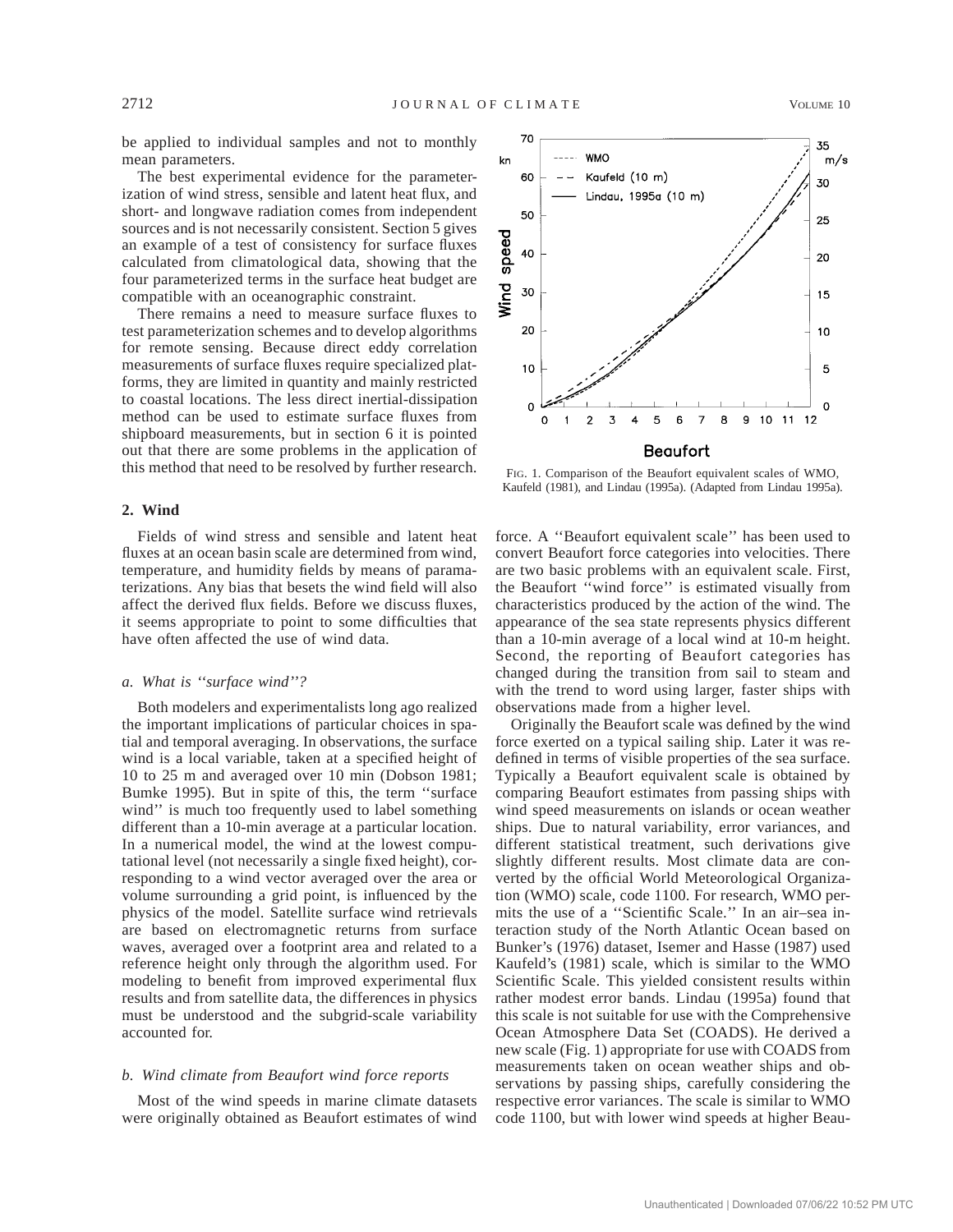

FIG. 2. Variation of mean wind speed over the North Atlantic Ocean: uncorrected (upper panel) and corrected for drift of the Beaufort equivalent scale (lower panel). (From Lindau 1995b.)

fort forces. The new scale optimally translates Beaufort forces into wind speeds; hence, the error variances of the Beaufort estimates need to be considered when deriving statistics from these data.

In work with climatological wind data, a correction is needed to eliminate spurious trends due to the transition from sail to steam and the trend toward using larger ships with observations made from a higher level. Sailing routes where older data are more concentrated were not the same as modern shipping lanes. A mix of uncorrected old and new data could result not only in spurious climate drift, but also in spurious wind and stress gradients, affecting operations like divergence or curl. A drift of input data could also induce spurious trends in the results of reanalysis projects. Peterson and Hasse (1987) demonstrated that the Beaufort scale has shifted from the time of sailing ships to today. A timedependent correction has been derived by assuming that the average relationship between surface wind and geostrophic wind (from sea level air pressure gradients) has not changed (Lindau 1995b). With the Beaufort scale referred to a common base period, it is found that the

TABLE 1. The ratio  $U_{obs}/U_{geo}$  of observed surface wind to analyzed geostrophic wind speed for ranges of onshore and offshore distances from the coastline. In this study, ship observations from the semienclosed Baltic Sea have been used, so that fetch over water was limited both upwind *and* downwind of the observing point. (Adapted from Karger 1995.)

| Offshore<br>distance<br>(km)        | Onshore distance (km) |                      |                      |                      |                      |                      |
|-------------------------------------|-----------------------|----------------------|----------------------|----------------------|----------------------|----------------------|
|                                     | $1 - 5$               | $5 - 10$             | $10 - 20$            | $20 - 30$            | $30 - 50$            | > 50                 |
| $1 - 5$<br>$5 - 10$                 | 0.52<br>0.57          | 0.56<br>0.59         | 0.59<br>0.62         | 0.62<br>0.66         | 0.65<br>0.69         | 0.66<br>0.70         |
| $10 - 20$<br>$20 - 30$<br>$30 - 50$ | 0.61<br>0.65<br>0.69  | 0.63<br>0.68<br>0.73 | 0.66<br>0.72<br>0.76 | 0.70<br>0.76<br>0.82 | 0.74<br>0.79<br>0.85 | 0.75<br>0.80<br>0.86 |
| > 50                                | 0.70                  | 0.74                 | 0.78                 | 0.84                 | 0.86                 | 0.88                 |

wind climate of the North Atlantic Ocean has not changed appreciably during the last century (Fig. 2).

# *c. Coastal effects*

The aerodymamic roughness of land surfaces is much greater than that of the sea, and this results in a change of the wind speed near the shore, both for onshore and offshore winds. A study of surface wind over the Baltic Sea has been made to empirically quantify this effect (Karger 1995). The ratios of observed wind to geostrophic wind (determined from pressure observations at sea level) are given in Table 1. For better comparison, the driving force of the pressure field at sea level is expressed as a geostrophic wind rather than a pressure gradient. The results show that the change of roughness (and stability) at the land–sea transition affects both onshore and offshore flow. The transition from higher speeds over sea to lower speeds over land is mainly concentrated in the first 10 km from shore.

The spatial variation of wind speed is important in studies of wave generation near shore. From a number of flights at 50-m height in offshore winds during the Canadian Atlantic Storms Experiment (CASP), Smith and MacPherson (1987) found that the wind speed  $U_{50}$ at the shoreline was on average 73% of the wind speed offshore and that the average *e*-folding scale was 9.3 km, so that empirically

$$
U_{50}(X) \approx U_{50} \ (50 \ \text{km})(1 - 0.27 \ \text{e}^{-X/9.3 \ \text{km}}), \quad (1)
$$

where *X* is the fetch downwind from the shoreline. Perrie and Toulany (1995) have inverted the CASP fetch-limited wave relations to infer the variation of wind speed with fetch in terms of spectral wave parameters. The Baltic Sea and CASP data agree that most of the effect is within 10 km and that the decay with distance from shore is approximately exponential. From wave and wind measurements during CASP, Dobson et al. (1989)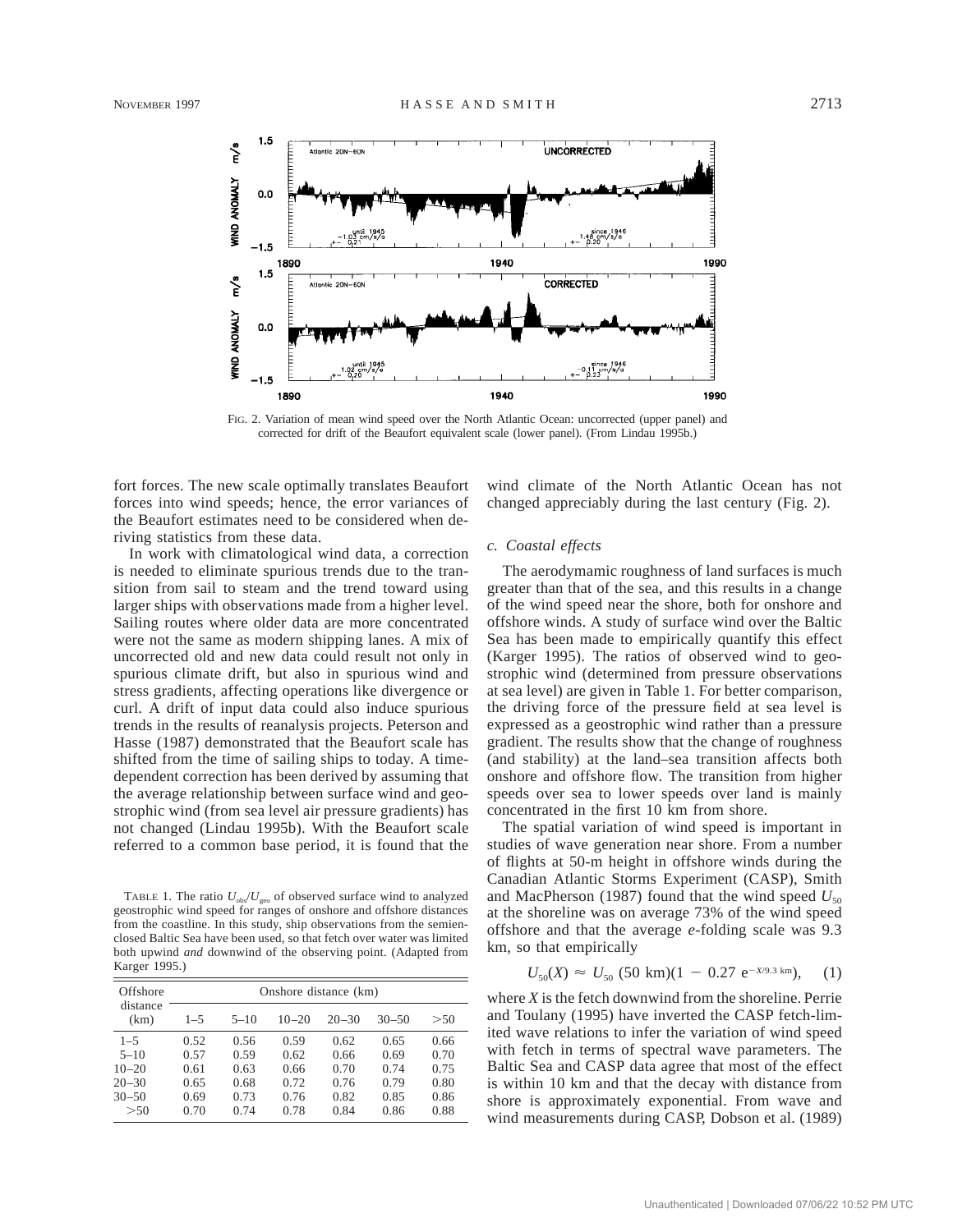derived laws for wave growth with fetch that match and extend the results of Donelan et al. (1985), but differ from the Joint North Sea Wave Project (JONSWAP) formulas (Hasselmann et al. 1973). The difference can be resolved by allowing for the variation of wind speed with fetch, which was not included in the original JON-SWAP analysis.

#### **3. Parameterization of wind stress**

### *a. Drag coefficient*

Wind stress is most commonly determined from surface-layer variables by the *bulk aerodynamic formula*

$$
\tau = \rho C_{10} U_{10}^2, \tag{2}
$$

where the subscript 10 indicates a reference height of 10 m. The *drag coefficient* C<sub>10</sub>, which represents the influence of turbulence on the relation between wind and stress, depends mainly on stability and wind speed and/or sea state, and itself needs to be parameterized. We assume that the necessary information is available either from surface observations or other data with similar characteristics.

The drag coefficient is meant to represent the total air–sea momentum flux. Near the surface, the flux is partitioned into wave-supported and turbulent components. The wave influence decays exponentially with height *z* as  $e^{-kz}$ , where *k* is wavenumber of the dominant waves, while the influence of stability on the wind speed profile increases with height. Thus it is reasonable to treat the two influences as if they were independent.

#### *b. Roughness length*

The roughness length  $z<sub>o</sub>$  is often used as an alternate to the drag coefficient. It is defined through the wind profile in the constant stress layer, which is logarithmic under neutral conditions:

$$
U(Z) = (u_{*}/\kappa)[\ln(z/z_{o})]. \tag{3}
$$

Here,  $u_* = (\tau/\rho)^{1/2}$  is the friction velocity and the traditional value of the von Karman constant  $\kappa = 0.4$  remains valid for the sea surface, although a slightly lower value of 0.39 is now considered appropriate for rougher surfaces such as grassland (Frenzen and Vogel 1995). In stable or unstable stratification, the profile is described by empirical flux–gradient relations based on Monin–Obukhov similarity theory, which is not reproduced here (see Berkowicz and Prahm 1982; Panofsky and Dutton 1984; Isemer and Hasse 1987; Smith 1988; Kagan 1995; Gulev 1995). The roughness length and the neutral drag coefficient are uniquely related through (2) and (3):

$$
c_{10N} = [\kappa/\ln(10 \text{ m}/z_o)]^2, \tag{4a}
$$

$$
z_o = 10 \text{ m } \{e^{-\kappa C_{10N}^{-1/2}}\},\tag{4b}
$$

so that specifying one also determines the other.

Over solid surfaces,  $z<sub>o</sub>$  is related to the height of roughness elements. Here, the surface fluxes can be estimated from profiles of mean wind, temperature, and humidity measured at two or more heights (e.g., Berkowicz and Prahm 1982).

In the wave boundary layer (lowest part of the surface layer) over the sea where the wave-supported stress is significant (especially during the growth of surface waves), the turbulent stress is not constant with height and the neutral wind profile no longer follows (3);  $z_o$ can still be formally defined for a constant stress layer *above* the wave boundary layer, but the physical meaning of  $z_0$  as an effective roughness parameter of the sea is unclear. In our judgement, this is a barrier to the general use of  $z<sub>o</sub>$  in dimensional arguments, as in the derivation of the ''Charnock relation'' (Charnock 1981). However, *z*<sub>o</sub> does offer certain mathematical advantages in practical work. Where a wave boundary layer exists, it is safer to think of  $z_0$  as a function of the neutral drag coefficient than as a physical property of the surface.

#### *c. Wave age and wind stress*

The dependence of the momentum transfer or the drag coefficient on sea state was recognized early, but remains a matter of research. Smith (1980) found different dependences of drag coefficient with wind speed for limited and unlimited fetch. It is difficult, however, to give a reliable numerical formulation for the process. From a theoretical point of view,  $u_*$  is preferred for normalization, although wind speed as the normalizing variable does have the advantages of lesser error variance and more universal availability. Smith et al. (1992) fitted nondimensional roughness  $z_{\text{o}}$ <sup>\*</sup> (in spite of the above caveats) to wave age in the form

$$
z_{o*} \equiv g z_o / u_*^2 = 0.48 (c_p / u_*)^{-1} \tag{5}
$$

to data obtained from a platform in the North Sea 9 km off the Dutch coast in the Humidity Exchange over the Sea (HEXOS) Program. This follows the expectation of most researchers in the field that the momentum transfer to the sea, expressed by a drag coefficient, is less effective with increasing wave age, expressed by the ratio  $c_p/u_*$  of wave phase velocity to wind speed. Unfortunately the relative variability of  $u_*$  (i.e., the variability of  $\ln u_*$ ) was greater than that of  $c_p$  in HEXOS, as in other field datasets. Hence, in a relation such as (5), a spurious correlation of variables normalized with  $u_*$  cannot be ruled out (Smith et al. 1992). Any other normalizing variable (such as wind speed) that is itself closely correlated with  $u_*$  also gives rise to the same possibility. Perrie and Toulany (1990) demonstrated this principle by working out an example in a related field; they pointed out a need for significant correlation in the dimensional variables. Perrie and Toulany (1995) have proposed a formula for the friction velocity as a function of the wave age and slope.

Perrie and Wang (1995) applied (5) in a spectral wave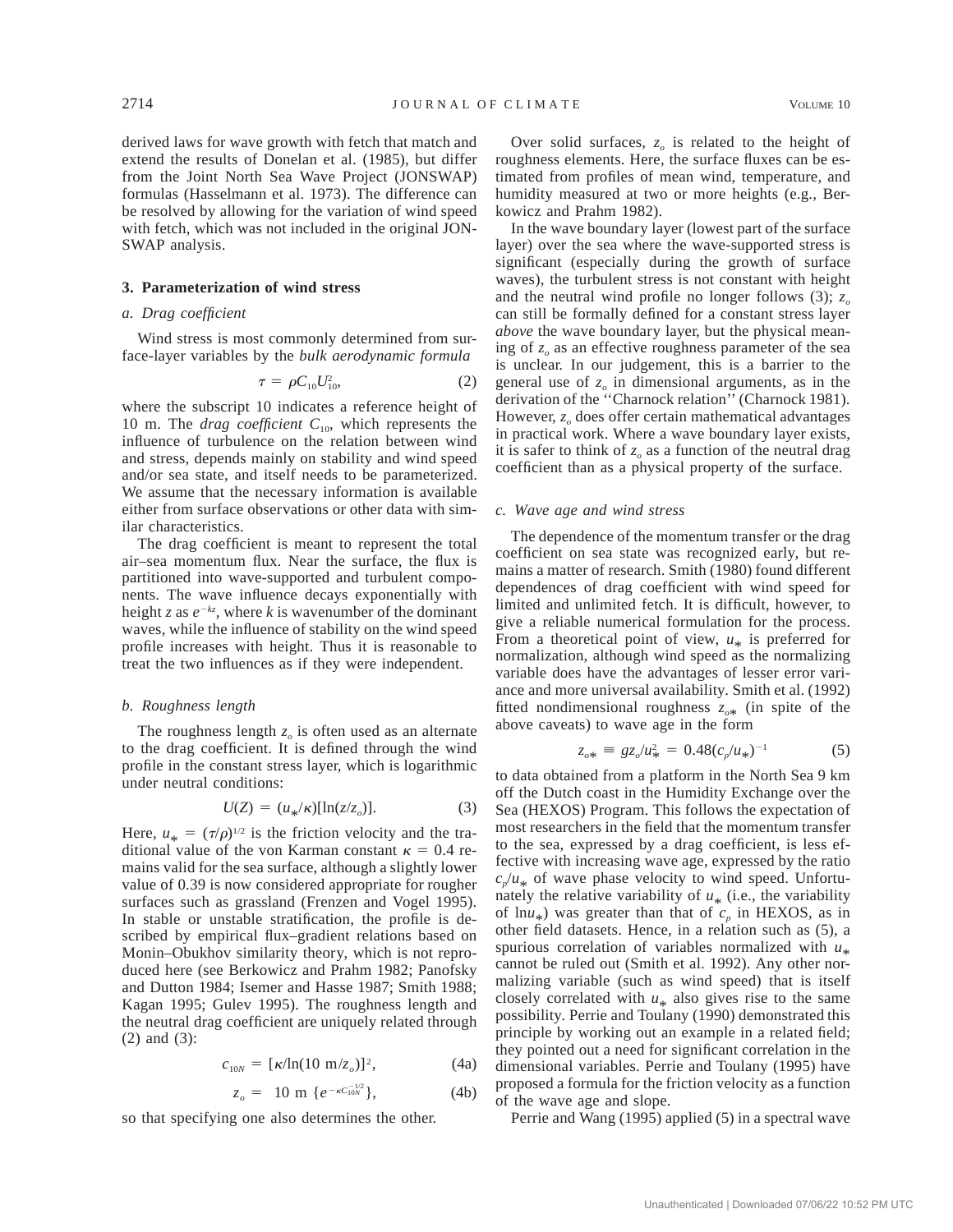model, coupling the wind stress to the wave age. This has the effect of increasing the stress and the initial growth rate for young waves. This alleviates a tendency of the state-of-the-art Wave Model (WAM) to underestimate peak wave height during high-sea conditions, while if the wind speed is not strong, the waves quickly mature and the difference between the coupled and uncoupled WAMs is negligible. This lends some independent support to the use of (5), but does not test the physical and statistical arguments used in its derivation.

At the HEXOS site in a depth  $h = 18$  m of water, the phase velocity of surface waves was limited to a maximum value  $(gh)^{1/2} = 13.3$  m s<sup>-1</sup>. The HEXOS data with younger wave ages were mainly at wind speeds higher than 13 m  $s^{-1}$ , where the wave age was limited more by depth than by fetch or by wind duration. Donelan et al. (1993) showed that a larger quantity of data for fetch-limited (deep water) waves in Lake Ontario, covering a slightly greater range of wave ages, behaved in a similar way to the HEXOS data. We believe that (5) describes the general pattern of the wave influence, but the magnitude remains uncertain.

#### *d. Wind stress and wave age in the presence of swell*

The ubiquitous coexistence of wind sea and swells from different directions makes the problem of the influence of waves on wind stress even more complicated. Although the direct momentum exchange of swell with the wind is negligible, wind-driven seas exchange momentum with the air above and also exchange energy and momentum with the swell in a complex way. In a natural situation, it is exceedingly difficult to differentiate between wind seas and swell (Dobson et al. 1994). Smith et al. (1992) derived (5) from a subset of the HEXOS data for which a single wave spectral peak was found; more often, the wave spectrum had more than one peak.

The dilemma that we face here is somewhat alleviated by a correlation between wind speed and wave age: in any given dataset, the highest observed winds generally represent transient events, associated with ''young'' waves. The linear relation of Smith (1980) for unlimited fetch and winds above  $4 \text{ m s}^{-1}$ ,

$$
10^{3}C_{10N} = 0.61 + 0.063U_{10N} \text{ (m s}^{-1)}, \qquad (6)
$$

has a higher slope than Smith (1988) obtained from (4) by setting  $a = 0.011$  in the Charnock relation

$$
z_o = au_x^2/g. \tag{7}
$$

This "higher-than-Charnock" increase of  $C_{10N}$  with wind speed can be taken to represent a presumed trend toward the nonequilibrium of the wind and sea at higher wind speeds, resulting in younger wave age and higher roughness. Thus, in a general way, an influence of wave age is built into (6) in relation to (7) and (4). Large and Pond (1981) proposed a constant drag coefficient for light winds,

$$
10^{3}C_{10N} = 1.14 \text{ for } U_{10N} < 10 \text{ m s}^{-1}, \qquad \text{(8a)}
$$

and a linear relation for moderate and strong winds,

$$
10^{3}C_{10N} = 0.49 + 0.065U_{10N} \text{ (m s}^{-1)}
$$
  
for  $10 < U_{10N} < 26 \text{ m s}^{-1}$ . (8b)

Equations (6) and (8) agree with each other, within experimental uncertainty that results from the influence of sea state and possibly other parameters, and the scatter in either Smith's (1980) or Large and Pond's (1981) datasets precludes establishing a clear preference for one form or the other (Fig. 3).

At very low wind speeds, below about  $2-3$  m s<sup>-1</sup>, no waves are generated, and it seems reasonable to argue that the stress should not be less than for an aerodynamically smooth flow in which

$$
U(z)/u_* = (1/\kappa) \ln(0.11 v/u_*), \tag{9}
$$

where  $v \approx 14 \times 10^{-6}$  m<sup>2</sup> s<sup>-1</sup> is the kinematic viscosity of air and the numerical value 0.11 for turbulent flow over a flat plate is that commonly adopted in meteorology (e.g., Wippermann 1972; Smith 1988). This smooth flow constraint causes the drag coefficient to increase with *decreasing* wind speed below about 3 m  $s^{-1}$ .

The above discussion of drag coefficients relates to the local scale. For use with climatological datasets, these can be applied after suitably eliminating errors in deriving wind speeds from Beaufort force reports, or influences of height and flow distortion on ships' anemometers.

For use in numerical models, the influence of subgridscale variations needs to be considered explicitly. For the northwest Atlantic, Gulev (1994) found an average ratio (sampling with the classical method, with monthly averaging) of 1.49, and for the subtropical Pacific, Hanawa and Toba (1987) found a ratio of 1.45. In a detailed analysis of the effects of temporal and spatial averaging for the North Atlantic Ocean, Gulev (1997) found that ''sampling'' estimates in general gave 20%–60% higher fluxes values than ''classical'' estimates.

# **4. Parameterization of latent and sensible heat fluxes**

The turbulent sensible (*H*) and latent heat fluxes (LE) can be estimated from routine local observations of wind speed  $(U)$ , sea surface temperature  $(T<sub>s</sub>)$ , air temperature (T), and specific humidity  $(q_{10})$  at a reference height (here taken at 10 m) if the sensible heat flux coefficient (Stanton number)  $C_H$  in the bulk formula

$$
H = \rho c_p C_H U_{10} (T_s - T_{10}) \tag{10}
$$

and the evaporation coefficient (Dalton number)  $C<sub>E</sub>$  in

$$
LE = \rho L C_E U_{10}(0.98q_s - q_{10}) \tag{11}
$$

are known, where  $\rho$  is density,  $c_p$  is specific heat, *L* is the latent heat of evaporation of water, and  $q_s$  is the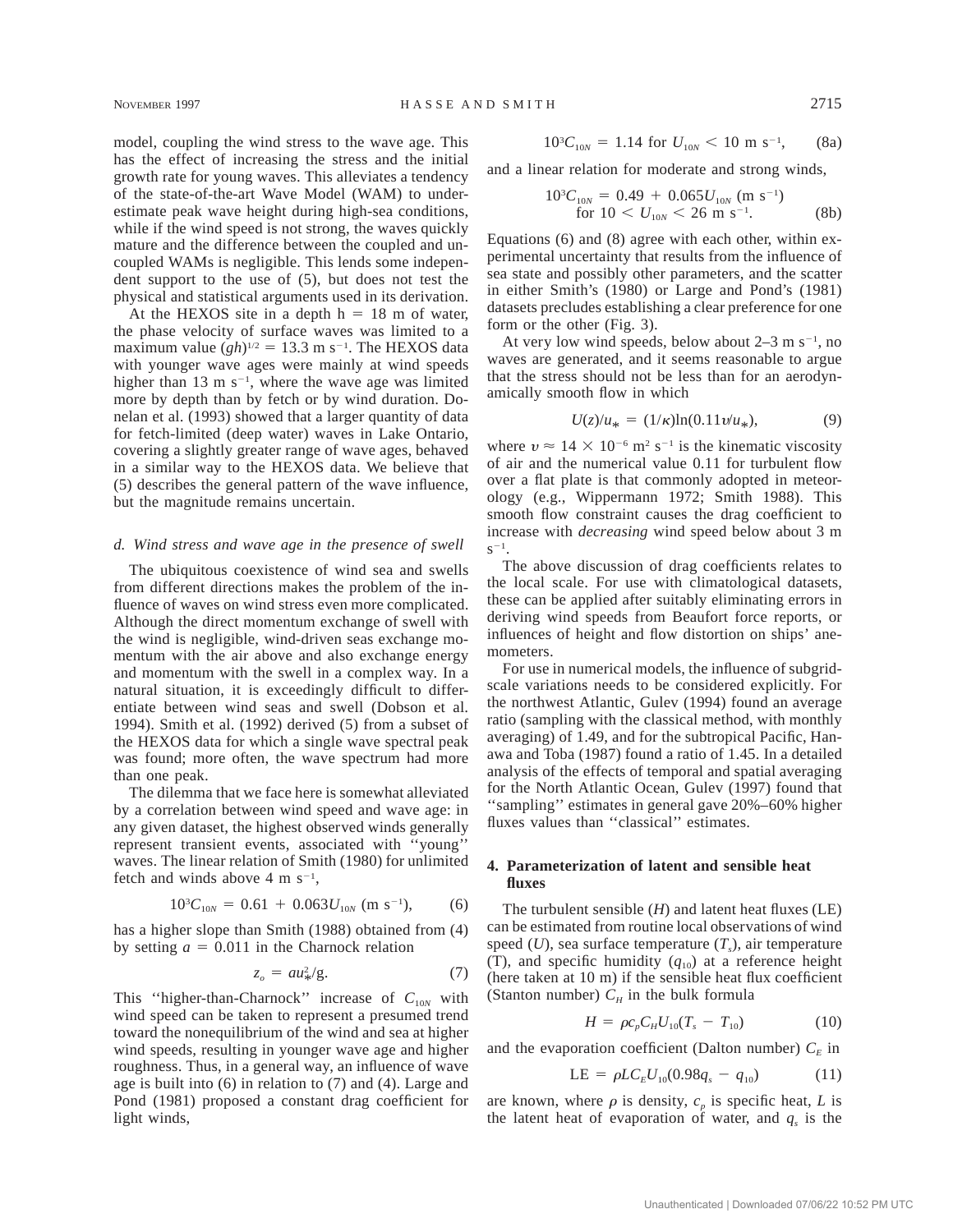

FIG. 3. Variation of evaporation coefficient  $C_F$  with wind speed. Bortkovski's (1987) hypothesized rise of evaporation coefficient due to evaporation of spray (dotted line B), the Liu et al. (1979) surface renewal model (dotted line LKB), neutral evaporation coefficients used by Isemer and Hasse (1987) and by Lindau (1996), (solid line IH) and the HEXOS result (12) (dashed line). Also shown are neutral drag coefficients of Smith (1980) (s) and of Large and Pond (1981) (LP).

saturation humidity at temperature  $T<sub>s</sub>$ . The factor 0.98 arises from a reduction of vapor pressure by the salinity of seawater and would be 1.0 for freshwater. As discussed above for wind stress, (10) and (11) apply to local variables. To model gridded flux *fields,* the relationships between local quantities and values at grid points must also be considered. In (10), potential temperatures should be used in principle, but the difference  $(\approx 0.1^{\circ}$  at 10-m height) is usually insignificant.

# *a. Evaporation coefficient*

The variation of  $C_E$  with wind speed has been a matter of debate because with increasing wind speed, additional evaporation from airborne spray droplets might be expected. Model predictions for the evaporation coefficient at sea (Fig. 3) illustrate a rather large range of possibilities. Bortkovskii (1987) and others hypothesized that evaporation of spray droplets would cause a rapid increase in the effective evaporation coefficient at wind speeds above  $14 \text{ m s}^{-1}$ . The surface renewal model of Liu et al. (1979) did not include droplet evaporation. Direct eddy correlation measurements of water vapor flux were not available above about  $14 \text{ m s}^{-1}$ , for the very reason that accumulation of salty spray droplets interfered with the operation of fast-response humidity

sensors. Most datasets had average values of  $C_{\text{EN}}$  = 0.0011 to 0.0012, except that higher values for sites where surf zones were upwind of the sensors gave qualitative support to the idea that spray droplets would enhance the evaporation rate (Smith 1989).

In HEXOS, with aspirated shields protecting the fast humidity sensors from damage by spray-laden marine air, turbulent water vapor fluxes were measured at wind speeds up to  $19 \text{ m s}^{-1}$  (DeCosmo et al. 1996). A mean value of

 $C_{\text{EN}} = 0.00112 \pm 0.00024$  (standard deviation) (12)

was obtained, and there was no significant increase with wind speed (Fig. 4). Values of  $C_{HN} = 0.00114 \pm$ 0.00035 were similar but had more scatter, for winds up to  $23 \text{ m s}^{-1}$ . The rise of the HEXOS drag coefficients and of derived surface roughness  $z<sub>o</sub>$  with wind speed, as well as the near-independence of  $C_F$  and  $C_H$ , implies that the effective values of the thermal and humidity roughness lengths *decrease* with wind speed, more or less as predicted by the surface renewal model of Liu et al. (1979). From HEXOS field and laboratory experiments, it was inferred that there is a negative feedback: in a ''droplet evaporation layer'' close to the surface, the evaporating droplets modify the gradients and reduce the turbulent flux, partially offsetting the increased latent heat flux by evaporation of droplets. Also, in earlier studies, the formation of droplets was overestimated.

Until recently there have been no measurements of evaporation at very low wind speeds. Bradley et al. (1991), from eddy correlation measurements of sensible and latent heat fluxes during a cruise in the tropical Pacific Ocean, reported that  $C_{EN}$  rose somewhat more at low wind speeds  $(< 3 \text{ m s}^{-1})$  than would be expected from laboratory results for a smooth surface. At these low wind speeds, stratification has a large influence on the profiles and the exchange coefficients.

Miller et al. (1992) reported on a revision of evaporation from the sea surface in the European Centre for Medium-Range Weather Forecasts model that significantly improved the simulation of both climate and weather in tropical and subtropical regions. A smoothsurface constraint, based on laboratory results for shear flow over smooth surfaces, caused  $C_E$  to rise with decreasing wind speed for  $U \leq 3$  m s<sup>-1</sup>. Allowance was also made for subgrid-scale convective winds that can drive sensible and latent heat fluxes even when gridscale or vector-averaged winds are vanishingly small.

# *b. Sensible heat flux coefficient*

The influence of stability on  $C_H$  and  $C_E$  can be calculated using Monin–Obukhov similarity theory and empirical relations between turbulent fluxes and vertical gradients based on experiments over land (see Panofsky and Dutton 1984). To verify these results over the sea, Hasse et al. (1978) made an indirect test with open-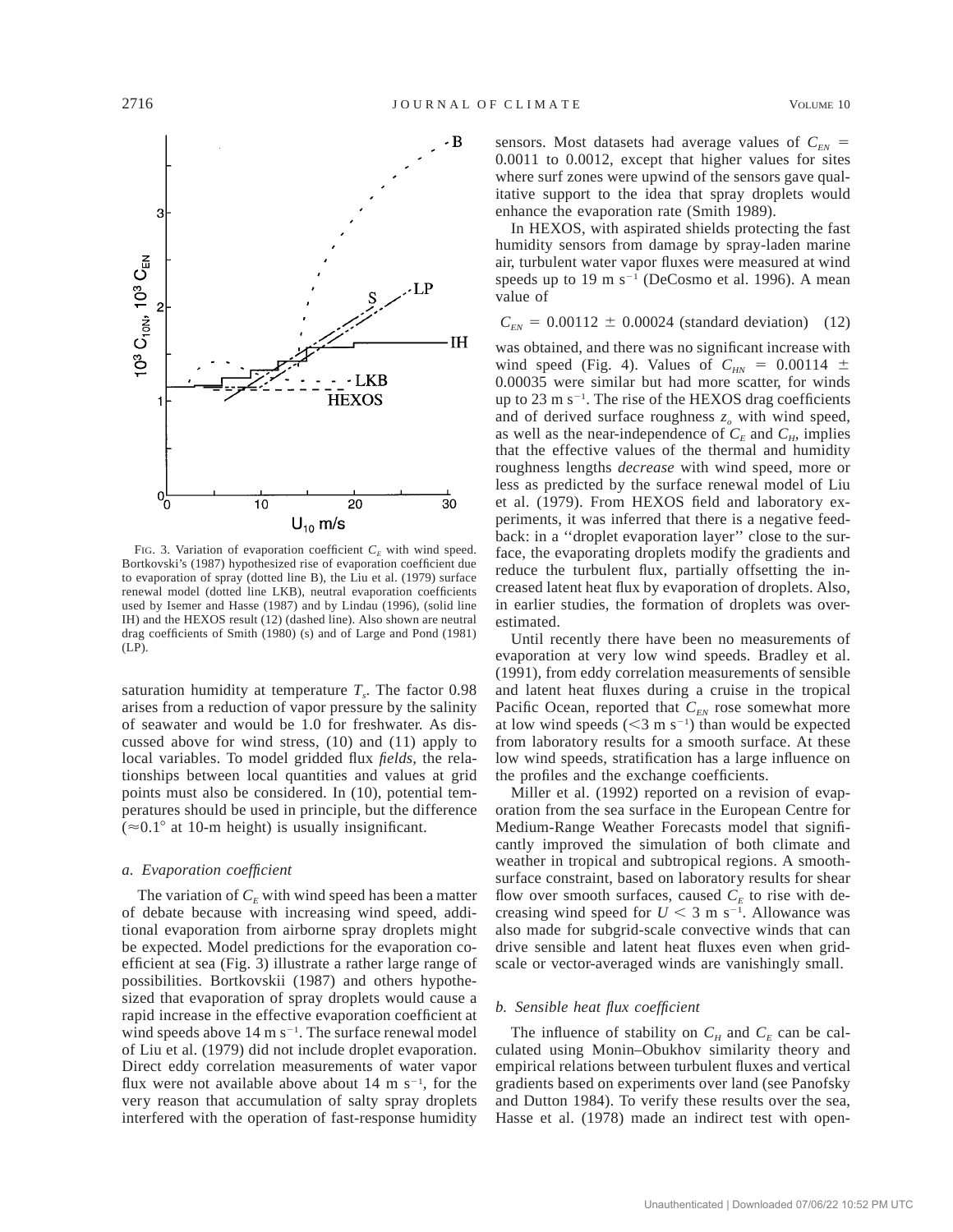

FIG. 4. HEXOS evaporation coefficients. Heavier dashed line is (12), and lighter dashed lines are  $\pm$  standard deviation of the data. (From DeCosmo et al. 1996.)

ocean data from the Global Atmospheric Research Program (GARP) Atlantic Tropical Experiment and found no systematic deviations. Smith (1988) interpreted his open-sea (Smith 1980) data to set  $C_{H10N} = 0.0010$  in near-neutral conditions and with empirical flux–gradient relations derived from the 1968 Kansas experiment over land, and tabulated the dependence of  $C_H$  on stability as a function of the sea–air virtual potential temperature difference (Fig. 5). Evaporation coefficients are expected to follow a similar dependence on stratification. The influence of stability is strongest at low wind speeds. On average, the marine surface layer is slightly unstable, and so average transfer coefficients are larger than the values adjusted to neutral stratification that we use for comparison.

Typically at sea,  $\Delta q = 0.98q_s - q_{10}$  is quite large and  $\Delta T = T_s - T_{10}$  is small and of changing sign. This tends to make determinations of  $C_H$ , often the ratio of small experimental quantities, less reliable than those of  $C_{E}$ . Except in polar regions, the transfer of latent heat from the world's oceans is generally a much larger component of the surface heat budget than that of sensible heat. Temperature gradients, on the other hand, generally have a greater influence on atmospheric stability.

Since heat flux coefficients are less well established, it is reasonable to assume that the two turbulent fluxes behave similarly and to take  $C_H$  as a constant fraction of  $C_F$ . We know from direct and IR measurements that there is often a cool film at the liquid side of the interface, which is evidence of an aqueous diffusive thermal sublayer. Heat and vapor fluxes have different resistances at the interface: water vapor has to pass through a diffusive sublayer only at the air side of the interface, while heat flux must pass through two sublayers. Also, the molecular diffusivities in air are different for vapor and heat. Although the turbulent part of the transport should not be too different, we would expect the extra resistance in the water sublayer to make  $C_H$  slightly smaller than  $C_E$ . Isemer and Hasse (1987) selected a ratio of  $C_H/C_E = 0.94$ , based mainly on experimental results from the open sea (e.g., Dunckel et al. 1974).

# *c. Sampling and classical monthly heat fluxes*

So far we have looked only at the estimation of hourly local fluxes. Denoting monthly means by angle brackets  $(\langle \ \rangle)$  and deviations from the means by primes ('), and expanding (11), the monthly mean heat flux calculated from individual samples by the sampling method is

$$
\langle LE \rangle = \langle \rho LC_E U_{10}(0.98q_s - q_{10}) \rangle = \langle C_E U_{10} \Delta Q \rangle
$$
  
=  $\langle C_E \rangle \langle U_{10} \rangle \langle \Delta Q \rangle + \langle C_E \rangle \langle U'_{10} \Delta Q' \rangle$   
+  $\langle U_{10} \rangle \langle C'_E \Delta Q' \rangle + \langle \Delta Q \rangle \langle C'_E U'_{10} \rangle$   
+  $\langle C'_E U'_{10} \Delta Q' \rangle$ , (13)

with  $\Delta Q = \rho L(0.98q_s - q_{10})$ . Sensible heat flux can be separated in a similar way. At a time when data handling required a great deal of labor and computing resources were limited, the classical method was to first calculate monthly averages of each variable, so that only the first of the above five terms was retained. Once the input data have been averaged, the remaining terms are lost.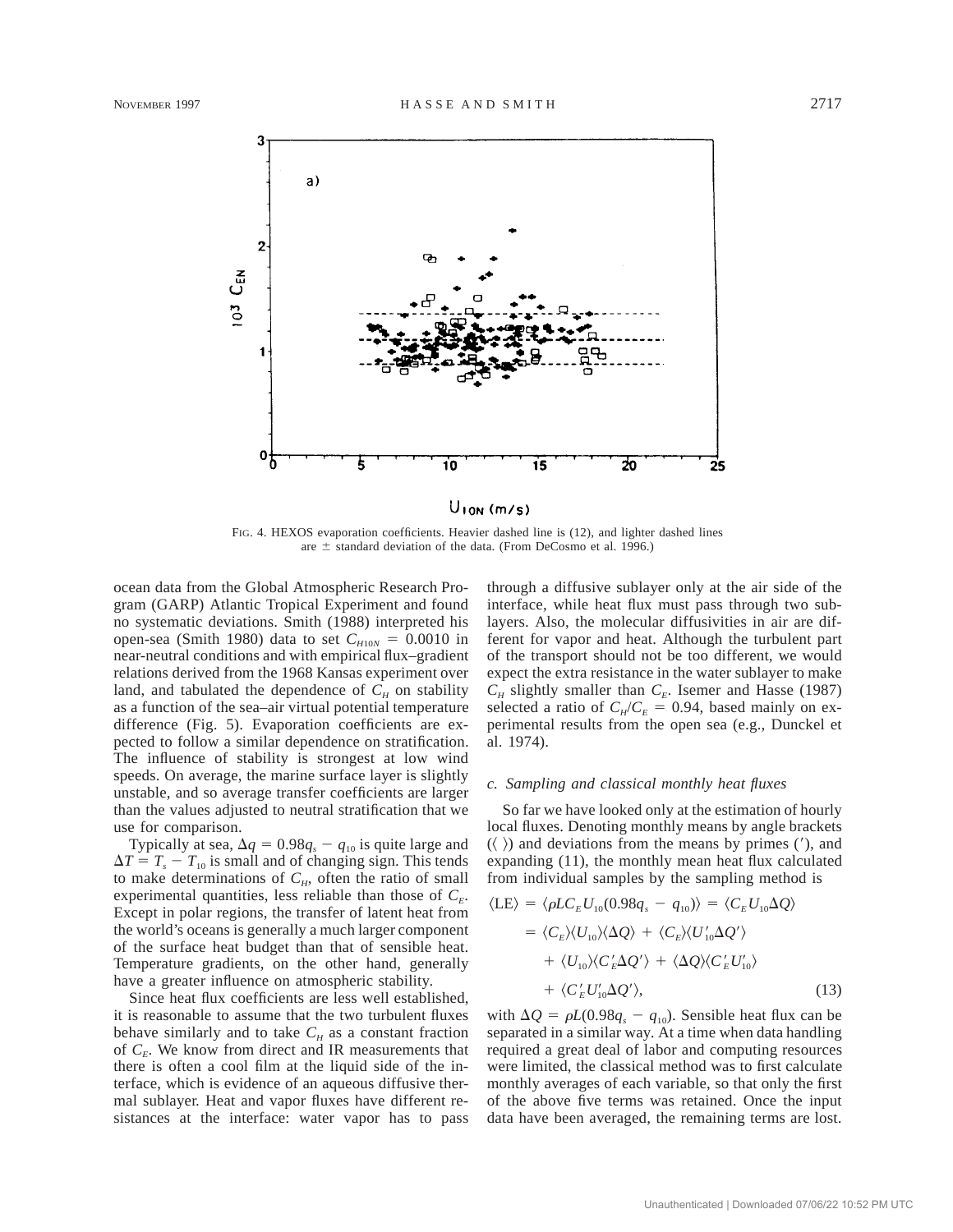

FIG. 5. Variation of sensible heat transfer coefficient with sea–air virtual temperature difference using ''Kansas'' flux–gradient relations. (From Smith 1988.)

Bunker (1976) was a pioneer in calculating surface flux climatology by the sampling method. Gulev (1994) treated both temporal and spatial averaging, while most other authors have examined temporal averaging to find relations between the classical and sampling methods. For the midlatitude western Atlantic, the sampling method gave higher values than the classical method used with monthly means by a factor of 1.43 for *H,* 1.27 for *E*, and 1.49 for  $\tau$ . There is an annual variation: the factors vary between 1.15 and 1.35 for *E,* and 1.4 and 1.6 for  $\tau$ . The factors for 400- (800) km diameter spatial averaging are 1.31 (1.69) for *H,* 1.38 (1.81) for *E,* and 1.26 (1.55) for  $\tau$ . Gulev (1997) extended this work to cover the entire North Atlantic based on COADS. The ratios of surface fluxes calculated by the sampling and classical approaches varied considerably; typically the fluxes were underestimated by the classical method. For ocean weather station (OWS)  $L$  (57°N, 20°W), Josey et al. (1995) found that the classical method *overestimated* monthly sensible and latent heat fluxes by up to 8 and  $16 \text{ W m}^{-2}$ , respectively (Fig. 6). For tropical oceans,

where the weather tends to be less variable, Esbensen and McPhaden (1996) found the underestimation of evaporation and sensible heat flux by the classical method was typically only about 10% in the ITCZ and less for the trade winds, in agreement with Hanawa and Toba (1987), who found that the classical method overestimated evaporation by about 5% for the subtropical western Pacific.

For different climates, the terms in (13) cannot be expected to have a fixed relation to each other nor to classical estimates, and so it is not possible to account for the missing terms in a general way by simply altering the value of  $C_F$ . With the present powerful data handling tools it is no longer difficult to use the sampling method, but when referring to earlier climatological studies of surface fluxes, it is important to ascertain whether the sampling or the classical method was used.

### **5. Consistent parameterizations**

Parameterizations for turbulent and radiative air–sea fluxes have been based on measurements at the local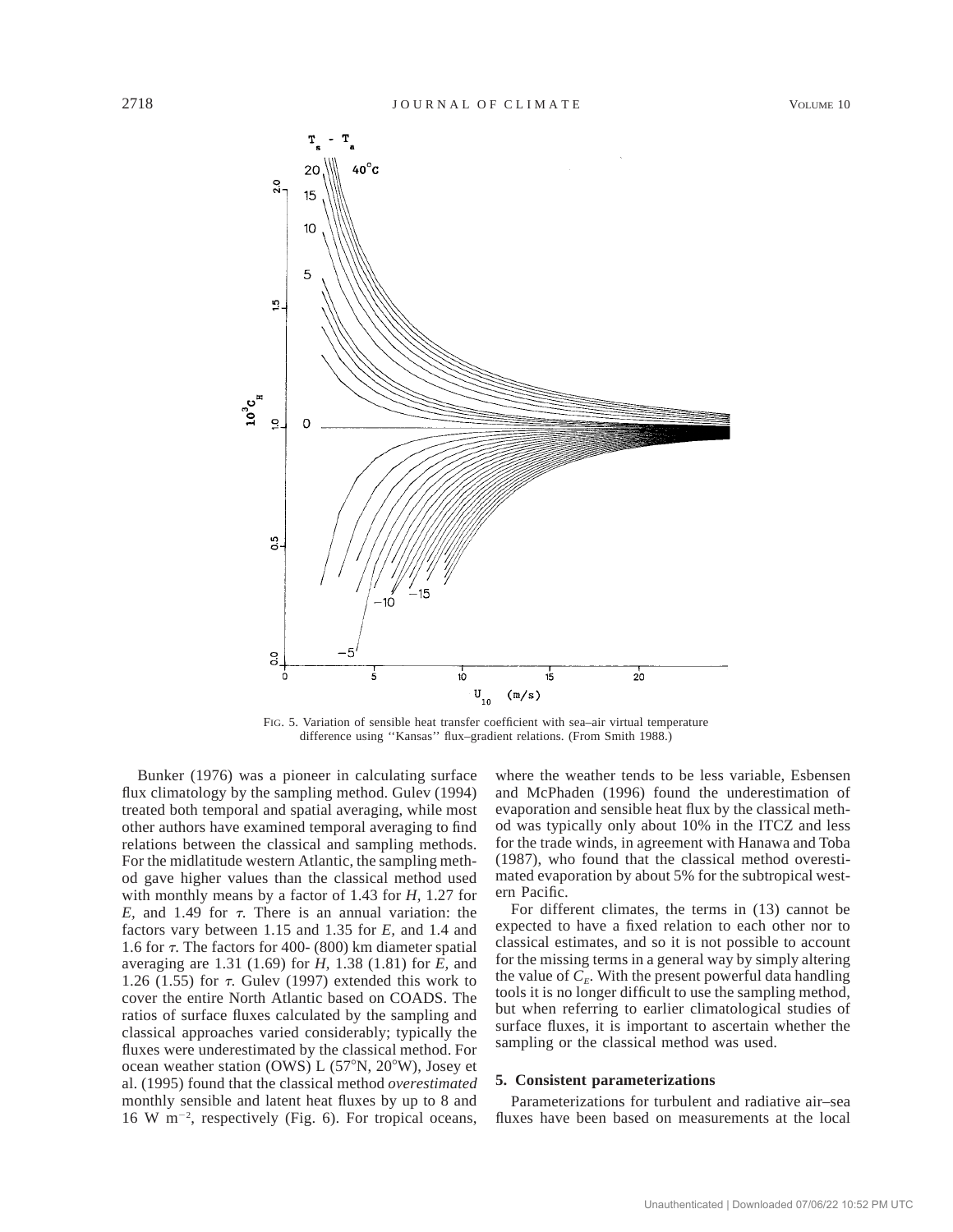

FIG. 6. (a) Monthly mean latent (LE*s*, dashed line), sensible (*Hs*, dashed and dotted), and total turbulent  $(F_s$ , solid line) heat flux at OWS L (57°N, 20°W) by the sampling method. (b) Monthly difference between sampling and classical mean latent ( $\Delta$ LE, solid line) and sensible ( $\Delta$ *H*, dashed line) heat fluxes. (From Josey et al. 1995.)

scale. By their very character, they are simplifications that are intrinsically less than perfect. Parameterizations for the different fluxes have been derived independently and are not necessarily consistent. Unavoidable experimental errors can result in a bias in the derived coefficients, and small biases are especially felt in determining the net air–sea heat flux where two large opposing terms—insolation and latent heat flux—are of similar magnitude. This poses a problem, for example, in the integration of the net surface flux to estimate heat transport by ocean currents.

### *a. An oceanic constraint to air–sea heat exchange*

In the global long-term mean, the net atmospheric heat input into the ocean nearly vanishes. Local or regional imbalances must be compensated by heat advection, as ocean currents help to transport heat from the Tropics toward the temperate and higher latitudes. In the long term, where heat storage can be neglected, heat transport in the ocean can be determined in principle from the area integral of net surface heat flux. This estimate is dependent on the choice of paramaterizations. Uncertainties in estimating the surface flux components generally make such determinations insufficiently precise to derive the ocean meridional heat transport. Instead, oceanic sections can be used to test and improve (if necessary) the surface flux calculation by adjusting the bulk formulas to make long-term results by the two methods consistent. Isemer et al. (1989) used an inverse technique with Bryden and Hall's (1980) meridional heat flux at  $24^{\circ}$ N to optimize the parameterizations for use with Bunker's North Atlantic dataset. The result was encouraging in that the adjustment needed to make the surface fluxes agree was only 20%–40% of the estimated error in the parameterization.

# *b. Meridional heat transport of the Atlantic Ocean*

With the increased amount of data now available from COADS, Lindau (1997) has made a new calculation of surface fluxes for the whole Atlantic Ocean north of 308S, making the historical wind data consistent and recalibrating the Beaufort scale, as discussed above. Unfortunately there is still some uncertainty in the choice of parameterization schemes. Among the four components of surface heat flux, the least well established appears to be the longwave radiation (Gulev 1995). Longwave radiation was parameterized according to Gilman and Garrett (1994), based on their results in a study of the heat exchange of the Mediterranean Sea. However, the Mediterranean Sea presents a complex situation that may not be typical of the open ocean. The parameterization for shortwave radiation under clear and cloudy skies was taken from Malevsky et al. (1992), based on a large set of oceanic observations, instead of from Reed (1977), which was based on coastal and island stations. Malevsky et al. also have the advantage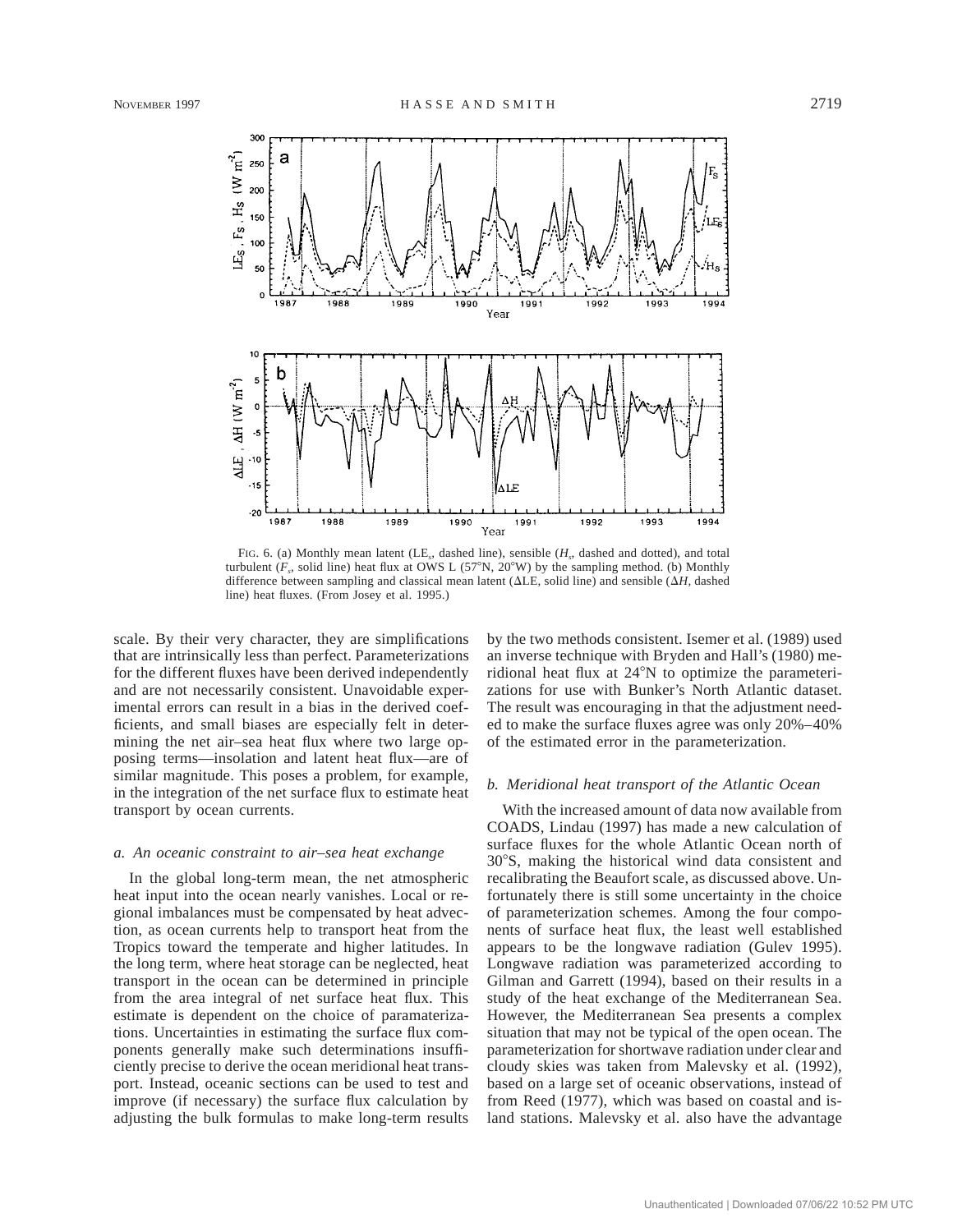

FIG. 7. Net air–sea heat flux and oceanic meridional heat transport of the Atlantic Ocean. (a) Zonal mean net air–sea heat flux per unit area in W  $m^{-2}$  vs latitude. The error bands (shaded) are based on the error estimates of Isemer and Hasse (1987). (b) In order to compare the net air–sea heat flux with evidence from oceanographic sections, the oceanic meridional heat transport is calculated by integration of net air–sea heat flux, starting at 65°N, taking into account the width of the ocean: dotted line—new calculation (Lindau 1996); H&L— Hastenrath and Lamb (1978); I&H—Isemer and Hasse (1987). These authors originally used different databases; for comparison, each of their parameterizations was applied to the COADS. Meridional heat transports from oceanographic sections are shown with error bars at 30°S (Holfort 1994), 11°S (Speer et al. 1996), 0° (Wunsch 1984), 25°N (Bryden and Hall 1980), and 65°N (Aagaard and Greisman 1975). Oceanic meridional heat transport (MHT) is given in PW  $(=10^{15}$  W) vs latitude. (After Lindau 1996.)

of modeling variations of atmospheric transmission (see Gulev 1995 for details of their methods). The transfer coefficients for latent heat fluxes  $C<sub>E</sub>$  were taken from Isemer and Hasse (1987, their Table 4), and  $C_H$  was taken to be  $0.94C_E$ . A detailed account of the set of parameterizations is given by Lindau (1997).

The results of Lindau's calculation of the net air–sea heat exchange are given as zonal averages in Fig. 7a. In the long-term mean, this exchange must be balanced by oceanic advection. Since there are only a few east– west oceanographic temperature and current sections, a direct comparison is not conclusive. Instead, the meridional oceanic heat flux is calculated from the surface fluxes by integration (Fig. 7b). The integration was started at 65°N with a value of 0.1 PW northward (Aagaard and Greisman 1975). [Gulev and Tikhonov (1989) advocated a value of 0.3 PW; the difference of 0.2 PW would be added to the northward heat transport at all latitudes.] The general pattern is northward transport at

all latitudes, with a peak at  $22^{\circ}$ N, where the sign of the net flux reverses in Fig. 7a.

Heat transport from oceanographic sections at  $30^{\circ}$ S (Holfort 1994), 11°S (Speer et al. 1996), 25°N (Bryden and Hall 1980), and inferred for the equator (Wunsch 1984) all agree with the transports from Lindau's new integration of surface flux within half of their error bars. The integration with Isemer and Hasse's (1987) parameterization also agrees within the error bars of the oceanographic sections and would agree better if the integration had been started with the higher Gulev and Tikhonov value of  $0.3$  PW at  $65^{\circ}$ N. No modification of the flux coefficients was needed to achieve consistency between the independent surface and oceanographic flux calculations. The balance of long-term mean heat loss of the ocean to the atmosphere in the Atlantic north of 35° with independently determined oceanographic advection, without recourse to adjustment of the surface flux parameterization, implicitly supports the choices made, including the use of the new Beaufort equivalence scale. The Atlantic Ocean spans a variety of climates; specific comparisons have been shown for regions from  $0^{\circ}$  to 30°S, from  $0^{\circ}$  to 25°N, and from 25° to 65°N. Hence, this set of parameters should be applicable to other oceans too. The parameterization used by Hastenrath and Lamb (1978) results in transports that are too high at  $0^{\circ}$  and  $30^{\circ}$ S, but there is good agreement at  $25^{\circ}$ N—that is, in the net surface fluxes between  $25^{\circ}$  and  $65^{\circ}$ N.

Due to the uncertainties of surface flux estimation, it is not possible to reliably determine the oceanic heat transport from atmospheric data alone. The uncertainty in estimates of ocean heat transport from surface fluxes could be illustrated by carrying out the integration using the upper and lower limits from Fig. 7a; this uncertainty would become quite large as the integration proceeds toward the south, much larger than the error bars on the oceanic heat transport. On the other hand, the set of parameterizations used, based on modern surface flux data, is consistent with oceanic evidence and does not require adjustment. We still cannot be assured that each of the terms is individually correct, only that they are *consistent with each other* and with the oceanographic sections.

These are ''local'' parameterizations. For use with numerical models, it is still necessary to account separately for differences between local and gridpoint variables, as mentioned earlier.

# *c. Available fields of air–sea interactions*

The density of ship observations in the Atlantic Ocean makes a higher resolution possible than with global fields (Bunker 1976). In the *Bunker Climate Atlas of the North Atlantic Ocean,* Isemer and Hasse (1985, 1987) gave  $1^{\circ} \times 1^{\circ}$  monthly and annual wind and stress fields and also derived fields, such as the curl of stress. Bunker's treatment of stability and wind speed depen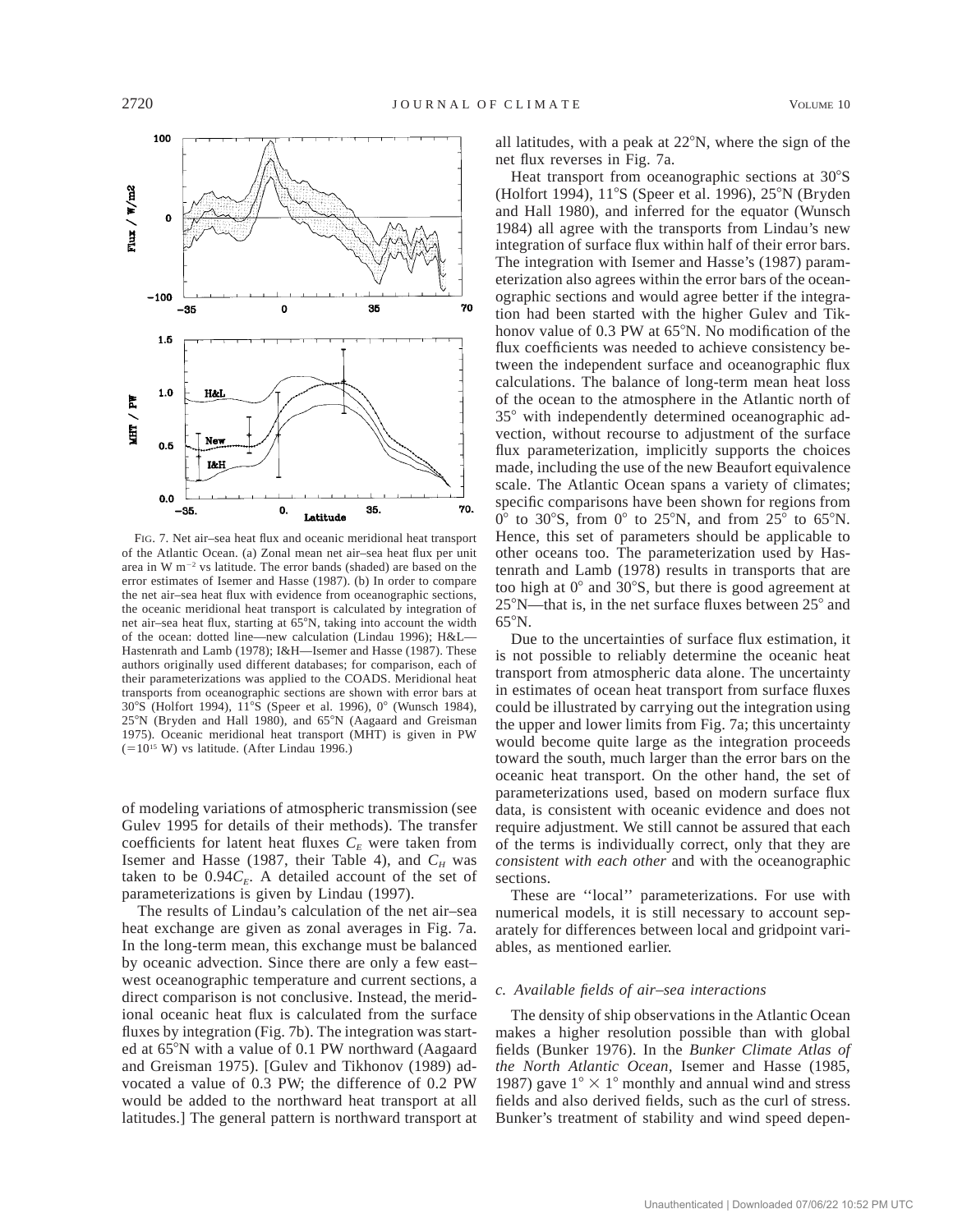dence was followed by Isemer and Hasse, but the transfer coefficient were adjusted to better correspond to experimental flux determinations (by eddy correlation and profiles) from the open ocean. The larger dataset now available in COADS suggested a reevaluation of the climate of the Atlantic and an extension of the study to the South Atlantic. A climate atlas of the Atlantic Ocean has been based on COADS using today's best available paramaterizations for the heat balance at the sea surface (Lindau 1997).

The fields of observations and air–sea fluxes from the Bunker dataset of the North Atlantic Ocean (Isemer and Hasse 1985, 1987) are publicly available from the Institut für Meereskunde, Universität Kiel (IfM); from the National Center for Atmospheric Research, Boulder, Colorado; and from the Woods Hole Oceanographic Institute. Fields of the *COADS Climate Atlas of the Atlantic Ocean* (Lindau 1997) are available on request from IfM.

# **6. A need for further research into the inertial-dissipation method**

The inertial-dissipation method of estimating wind stress and sensible and latent heat fluxes at sea from measured wind, temperature, and humidity spectra allows data to be taken from ships, while the more direct eddy correlation method requires a stable platform that offers minimal flow distortion. Platforms suitable for eddy correlation measurements are few in number and are mainly in coastal or shallow waters, where the fluxes may differ from their values over the open ocean. The ''inertial-dissipation'' technique is being used more and more to estimate wind stress in meteorological and oceanographic experiments (Smith et al 1996), and as "sea truth" in the development of algorithms for wind stress estimation from satellite remote sensing.

The basis for this method is the well-known Kolmogoroff theory of locally isotropic turbulence. At sufficiently high Reynolds numbers there is a range of high wave numbers where the turbulence is statistically in equilibrium and uniquely determined by the parameters  $\epsilon$  (dissipation of turbulent kinetic energy) and v (viscosity). This state of equilibrium is universal. If the Reynolds number is sufficiently large, the energy spectrum in the subrange of wavenumbers k satisfying the condition  $k_e \ll k \ll k_d$  (i.e. the wave number is very large compared to that of energy-containing eddies and small compared to that in the region of viscous dissipation) is independent of  $\nu$  and is solely determined by one parameter  $\epsilon$ . Since in this subrange the inertial transfer of energy is the dominating factor, this will be called the inertial subrange (Hinze 1959, 184–186).

The theory results in the wind spectral energy being proportional to  $\epsilon^{2/3}f^{-5/3}$ ; *f* is frequency. Hence, from measured spectral wind energy in the inertial subrange, the energy dissipation may be obtained, and from this, the generation of turbulent energy and the shear stress may



FIG. 8. Averaged downwind spectra grouped by wind speed from 3 to  $12 \text{ m s}^{-1}$ . (From Neugum 1996.)

be inferred. Sensible and latent heat fluxes may be similarly inferred from temperature and humidity spectra.

Each group using the method has different sensors and uses slightly different methods to allow for imperfections in the theory and assumptions. Large and Pond (1981) ''calibrated'' their inertial-dissipation method with eddy correlation measurements at a stabilized platform and then analysed wind stress from ship data. Edson et al. (1991) and Smith et al. (1992) compared inertial-dissipation and eddy correlation wind stresses, colocated on a platform and also at a nearby ship. Yelland and Taylor (1996) and Yelland et al. (1997) found that an empirical ''imbalance'' term dependent on stratification and wind speed improves their results, and that corrections are also needed for the distortion of mean wind speed measured from ships; with these adjustments, their wind stress data support the use of (6).

Wucknitz (1979) has shown that the chain of theory and assumptions used in inertial-dissipation analysis is not as simple as thought in the beginning. There are two difficulties in meeting the requirements of the Kolmogoroff inertial subrange (Neugum 1996): 1) local isotropy is not fully reached; and 2) at low wind speeds, the ''dissipation'' range of the spectrum is not far enough removed from the spectral range of surface waves and boundary layer structures to provide a wide  $f$ <sup>-5/3</sup> spectral power law range (Fig. 8). At the suggestion of one of the authors (SDS), the International Commission on Dynamic Meteorology of the International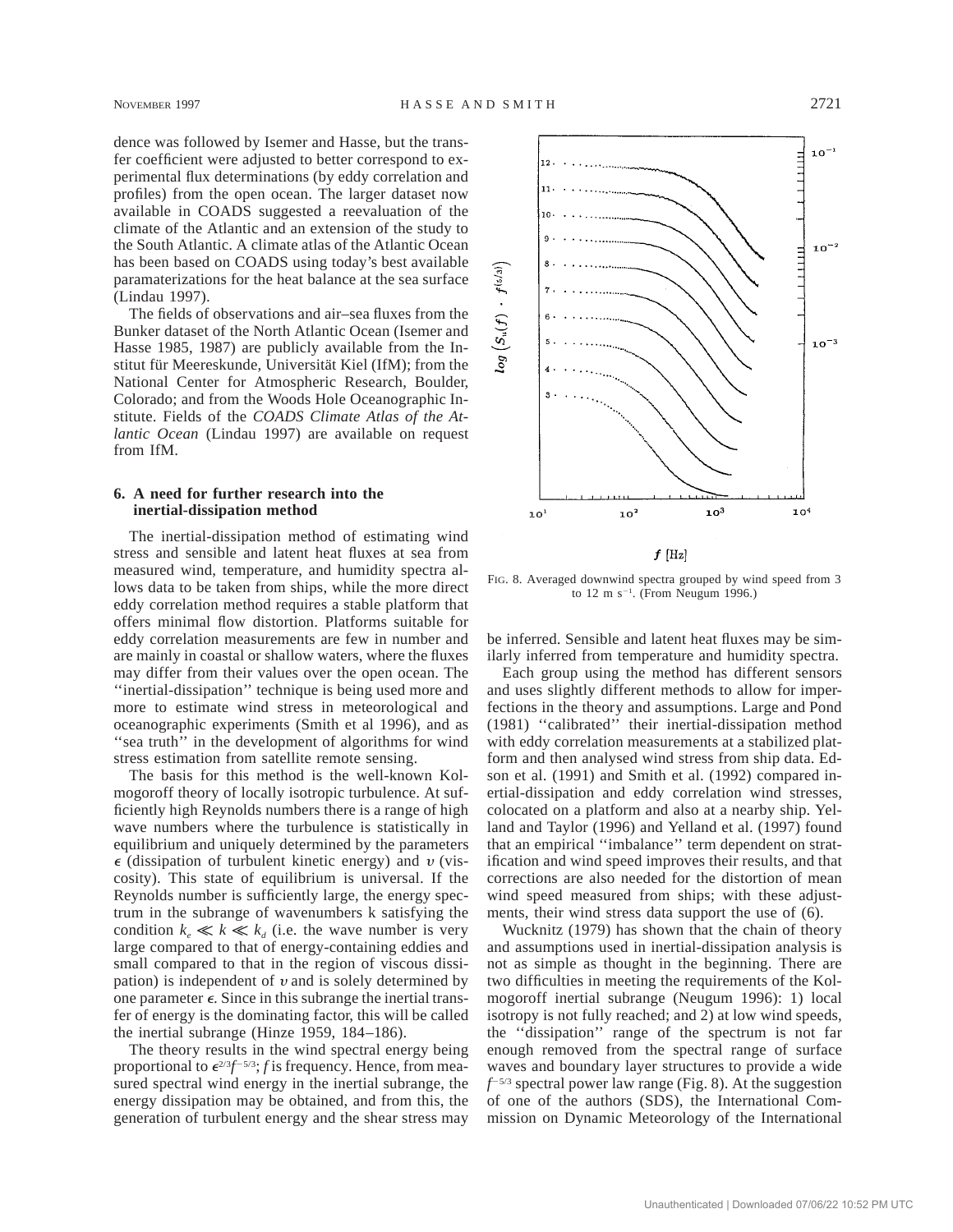Association of Meteorology and Atmospheric Physics has recommended a field intercomparison of such techniques.

### **7. Summary and conclusions**

# *a. Recommended coefficients for wind stress*

For large-scale and climatological applications, the local sea surface drag coefficient can be represented as a function only of wind speed and stability by (6), based on eddy correlation data. This is supported by the inertial-dissipation results of Anderson (1993) and of M. Yelland et al. (1997, manuscript submitted to *J. Phys. Oceanogr.*), and does not differ significantly from the result of Large and Pond (1981). Most other wind stress data are from coastal and shallow areas  $(\leq 30$ -m depth), where higher values are found. The influence of stratification can be calculated from observed air–sea virtual temperature differences by iterative solution of empirical equations, or from look-up tables (e.g., Smith 1988).

Recent efforts have been directed at finding an explicit dependence of the drag coefficient on wave age. For studies of wave growth and of transient mesoscale events such as storms, it would be desirable to have a parameterization such as (5), but the precise form of the variability of the drag coefficient of the sea surface in natural wave fields is still uncertain. This is seen as a most important area for improvement of the description of air–sea momentum flux. A renewed effort to improve knowledge of energy input and dissipation in a sea state is necessary in order to better represent these terms in the otherwise already very successful modeling of waves and sea state.

# *b. Recommended coefficients for evaporation and sensible heat flux*

The general concensus is that  $C_{EN}$  has a value close to that of DeCosmo et al. (1996), who advocate a constant  $C_{EN}$  (12). Their data are also consistent with a small rise of about 15% over the wind speed range. this ambiguity is a result of scatter inherent even in recent, carefully taken eddy flux measurements;  $C_H$ , which is difficult to measure precisely, is believed to have a value nearly equal to but slightly smaller than  $C_F$ . Isemer and Hasse (1987) selected a ratio  $C_H/C_E = 0.94$ .

# *c. Recommendations for surface flux calculation from COADS*

Lindau (1995a,b; 1997) has reexamined the interpretation of Beaufort wind forces and recomputed the surface heat flux of the Atlantic Ocean. With COADS, we recommend his parameterization of turbulent heat fluxes and of radiative fluxes since this gives integrated mean fluxes that are consistent with meridional fluxes from oceanographic sections at several latitudes. This lends

confidence in the methods used, although it does not rule out the possibility that there may be compensating errors among the various terms. Consistency over a wide range of climates implies that the same methods can be applied to global climatological data.

DeCosmo et al. (1996) found that  $C_{EN}$  increases only moderately, if at all, with wind speed. Based on the work of Bunker, which was done before direct measurements existed, Lindau (1997) took  $C_{EN}$  to increase by about 30% between 5- and 20-m  $s^{-1}$  wind speed, and on average Lindau's coefficients are slightly higher than those observed by DeCosmo et al. (see Figs. 3 and 4). For climatological calculations, the wind speed dependence may be of relatively minor concern as long as mean values are satisfactory. How important the dependence of  $C_F$  on wind speed is for modeling weather and for climatological studies of annual cycles or shortterm events remains to be determined.

# *d. A recommendation for tests of consistency of model-derived fluxes*

Because adjustments are needed for gridded (vs local) variables, because the model variables may have different physics from surface observations, and because numerical models use different methods to determine long- and shortwave radiation, separate tests of the consistency of model-derived surface fluxes with oceanic transport will be needed. If a number of years of data are available, the Atlantic Ocean between  $30^{\circ}$ S and  $65^{\circ}$ N can be used as an area to test the consistency of modelderived fluxes against available climatological and oceanographic results; the COADS analysis of Lindau (1997) serves as an example. Also, in the annual average, the net heat flux to or from the global oceans should nearly balance. By tuning the coefficients in the flux formulas within the range of their uncertainty, consistent results can be achieved in a particular application that are still compatible with experimental results for the various components of the surface heat flux.

The drag coefficients recommended above are valid at the local scale. When these are applied to modeled winds, the characteristics of ''surface wind'' need to be considered, and in particular, subgrid-scale variability must be considered separately.

*Acknowledgments.* The authors thank J. DeCosmo, S. K. Gulev, S. A. Josey, R. Lindau, A. Neugum, P. K. Taylor, and M. Yelland for making available results of recent research. The helpful comments of the reviewers are appreciated.

#### **REFERENCES**

- Aagaard, K., and P. Greisman, 1975: Towards new mass and heat budgets for the Arctic Ocean. *J. Geophys. Res.,* **80,** 3821–3827.
- Anderson, R. J., 1993: A study of wind stress and heat flux over the open ocean by the inertial dissipitation method. *J. Phys. Oceanogr.*, **23,** 2153–2161.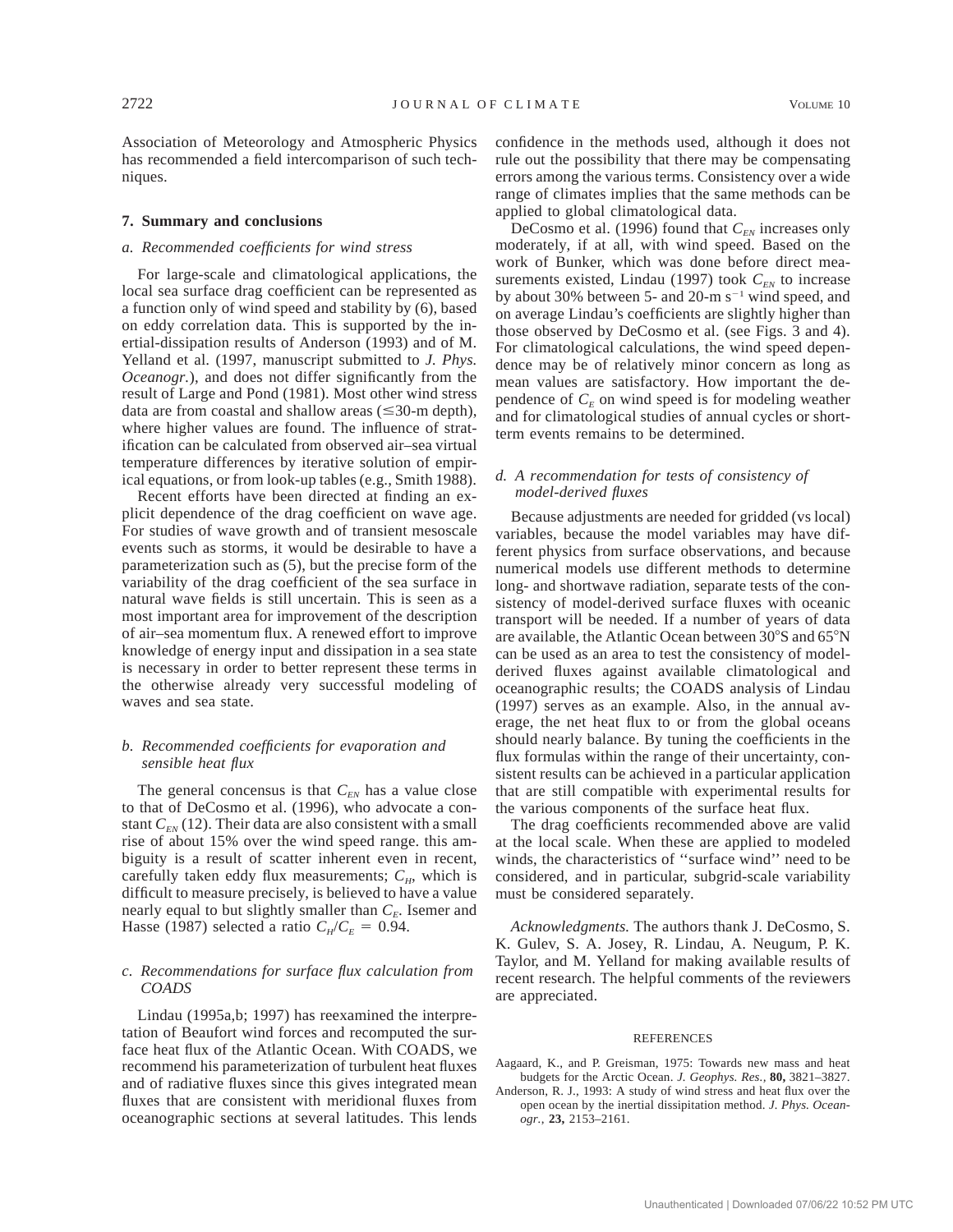- Berkowicz, R., and L. P. Prahm, 1982: Evaluation of the profile method for estimation of surface fluxes of momentum and heat. *Atmos. Environ.,* **16,** 2809–2819.
- Bortkovskii, R. S., 1987, *Air–Sea Exchange of Moisture during Storms.* Reidel, 194 pp.
- Bradley, E. F., P. A. Coppin, and J. S. Godfrey, 1991: Measurements of sensible and latent heat flux in the western equatorial Pacific Ocean. *J. Geophys. Res.,* **96,** 3375–3389.
- Bryden, H. L., and M. M. Hall, 1980: Heat transports across 25°N in the Atlantic Ocean. *Science,* **207,** 884–886.
- Bumke, K., 1995: Spatial scales of surface wind observations and analysed wind fields over the North Atlantic Ocean. *J. Mar. Syst.,* **6,** 67–75.
- Bunker, A. F., 1976: Computations of surface energy flux and annual air–sea interaction cycles of the North Atlantic Ocean. *Mon. Wea. Rev.,* **104,** 1122–1140.
- Charnock, H., 1981: Air sea interaction. *Evolution of Physical Oceanography,* B. A. Warren and C. Wunsch, Eds., The MIT Press, 482–503.
- DeCosmo, J., K. B. Katsaros, S. D. Smith, R. J. Anderson, W. A. Oost, K. Bumke, and H. Chadwick, 1996: Air–sea exchange of sensible heat and water vapor over whitecap sea states. *J. Geophys. Res.,* **101,** 12 001–12 016.
- Dobson, F. W., 1981: Review of reference height for and averaging time of surface wind measurements at sea. Marine Meteorology and Related Oceanographic Activities Rep. 3, World Meteorology Organization, Geneva, Switzerland, 64 pp. [Available from WMO, 41 Avenue Giuseppe Motta, CH-1211, Geneva, Switzerland.]
- , W. Perrie, and B. Toulany, 1989: On the deep-water fetch laws for wind-generated surface gravity waves. *Atmos.–Ocean,* **27,** 210–236.
- , S. D. Smith, and R. J. Anderson, 1994: Measuring the relationship between wind stress and sea state in the open ocean in the presence of swell. *Atmos.–Ocean,* **32,** 237–256.
- Donelan, M. A., J. Hamilton, and W. H. Hui, 1985: Directional spectra of wind-generated waves. *Proc. Roy. Soc. London,* **A315,** 509– 562.
- , F. W. Dobson, S. D. Smith, and R. J. Anderson, 1993: On the dependence of sea surface roughness on wave development. *J. Phys. Oceanogr.,* **23,** 2143–2149.
- Dunckel, M., L. Hasse, L. Krugermeyer, D. Schreiver, and J. Wucknitz, 1974: Turbulent fluxes of momentum, heat and water vapor in the atmospheric surface layer at sea during ATEX. *Bound.- Layer Meteor.,* **6,** 81–106.
- Edson, J. B., C. W. Fairall, S. E. Larsen, and P. G. Mestayer, 1991: A study of the inertial-dissipation method for computing air–sea fluxes. *J. Geophys. Res.,* **96,** 10 689–10 711.
- Esbensen, S. K., and M. J. McPhaden, 1996: Enhancement of tropical ocean evaporation and sensible heat flux by atmospheric mesoscale systems. *J. Climate,* **9,** 2307–2325.
- Frenzen, P., and C. A. Vogel, 1995: On the magnitude and apparent range of variation of the von Karman constant in the atmospheric surface layer. *Bound.-Layer Meteor.,* **72,** 371–392.
- Gilman, C., and C. J. R. Garrett, 1994: Heat flux parameterizations for the Mediterranean Sea: The role of atmospheric aerosols and constraints from the water budget. *J. Geophys. Res.,* **99,** 5119– 5134.
- Gulev, S. K., 1994: Influence of space–time averaging on the ocean– atmosphere exchange estimates in the North Atlantic midlatitudes. *J. Phys. Oceanogr.,* **24,** 1236–1255.
- , 1995: Long-term variability of sea-air heat transfer in the North Atlantic Ocean. *Int. J. Climatol.,* **15,** 825–852.
- , 1997: Climatologically significant effects of space–time averaging in the North Atlantic flux fields. *J. Climate,* **11,** 2743– 2763.
- , and V. A. Tikhonov, 1989: Interannual variations of the ocean heat balance and meridional heat transport. *Atmos.–Ocean,* **7,** 332–341.
- Hanawa, K., and Y. Toba, 1987: Critical examination of estimation

methods of long-term mean air–sea heat and momentum transfers. *Ocean–Air Int.,* **1,** 79–93.

- Hasse, L., M. Grünewald, J. Wucknitz, M. Dunckel, and D. Schreiver, 1978: Profile-derived turbulent fluxes in the surface layer under disturbed and undisturbed conditions during GATE. *''Meteor'' Forschchungsergeb.,* **B13,** 24–40.
- Hasselmann, K., and Coauthors, 1973: Measurements of wind–wave growth and swell decay during the Joint North Sea Wave Project (JONSWAP). *Dtsch. Hydrogr. Z.,* **12,** 95 pp.
- Hastenrath, S., and P. J. Lamb, 1978: *Heat Budget Atlas of the Tropical Atlantic and Eastern Pacific Oceans.* University of Wisconsin Press, 104 pp.
- Hinze, J. O., 1959: *Turbulence.* McGraw-Hill, 586 pp.
- Holfort, J., 1994: Großräumige Zirkulation und meridoanale Transporte im Südatlantik. *Ber. Inst. Meereskd. Kiel*, 260, 96 pp.
- Isemer, H.-J., and L. Hasse, 1985: *The Bunker Climate Atlas of the North Atlantic Ocean.* Vol. 1, *Observations,* Springer-Verlag, 218 pp.
- , and , 1987: *The Bunker Climate Atlas of the North Atlantic Ocean.* Vol. 2, *Air Sea Interactions,* Springer-Verlag, 252 pp.
- , J. Willebrand, and L. Hasse, 1989: Fine adjustment of largescale air–sea energy flux parameterizations by direct estimates of ocean heat transport. *J. Climate,* **2,** 1173–1184.
- Josey, S. A., E. C. Kent, and P. K. Taylor, 1995: Seasonal variations between sampling and classical mean turbulent heat flux estimates in the North Atlantic. *Ann. Geophys.,* **13,** 1054–1064.
- Kagan, B. A., 1995: *Ocean–Atmosphere Interaction and Climate Modelling.* Cambridge University Press, 377 pp.
- Karger, U., 1995: Kuesteneinfluss auf mittlere Bodenwindgeschwindigkeiten über der Ostsee. Ph.D. thesis, Universität Kiel, 82 pp.
- Kaufeld, L., 1981: The development of a new Beaufort equivalent scale. *Meteor. Rundsch.,* **34,** 17–23.
- Large, W. G., and S. Pond, 1981: Open ocean momentum flux measurements in moderate-to-strong winds. *J. Phys. Oceanogr.,* **11,** 324–336.
- Lindau, R., 1995a: A new Beaufort equivalent scale. *Ber. Inst. Meeresk. Kiel,* **265,** 232–252.
- , 1995b: Time dependent calibration of marine Beaufort estimates using individual pressure differences. *Ber. Inst. Meeresk. Kiel,* **265,** 253–269.
- , 1997: *The COADS Climate Atlas of the Atlantic Ocean.* Springer-Verlag, in press.
- Liu, W. T., K. B. Katsaros, and J. A. Businger, 1979: Bulk parameterization of the air–sea exchange of heat and water vapor including the molecular constraints at the interface. *J. Atmos. Sci.,* **36,** 1722–1735.
- Malevsky, S. P., G. V. Girduk, and B. Egorov, 1992: *Radiation Balance of the Ocean Surface.* Hydrometeoizdat, 148 pp.
- Miller, M. J., A. C. M. Beljaars, and T. N. Palmer, 1992: The sensitivity of the ECMWF model to the parameterization of evaporation from the tropical oceans. *J. Climate,* **5,** 418–434.
- Neugum, A., 1996: Systematic influences in the determination of stress at sea with the so-called ''dissipation'' technique (in German). *Ber. Inst. Meereskd. Kiel,* **279,** 110 pp.
- Panofsky, H. A., and J. A. Dutton, 1984: *Atmospheric Turbulence.* Wiley-Interscience, 397 pp.
- Perrie, W., and B. Toulany, 1990: Fetch relations for wind-generated waves as a function of wind-stress scaling. *J. Phys. Oceanogr.,* **20,** 1666–1681.
- and  $\longrightarrow$ , 1995: Relating friction velocity to spectral wave parameters. *J. Phys. Oceanogr.,* **25,** 266–279.
- , and L. Wang, 1995: A coupling mechanism for wind and waves. *J. Phys. Oceanogr.,* **25,** 615–630.
- Peterson, E. W., and L. Hasse, 1987: Did the Beaufort scale or the wind climate change? *J. Phys. Oceanogr.,* **17,** 1071–1074.
- Reed, R. K., 1977: On estimating insolation over the ocean. *J. Phys. Oceanogr.,* **7,** 482–485.